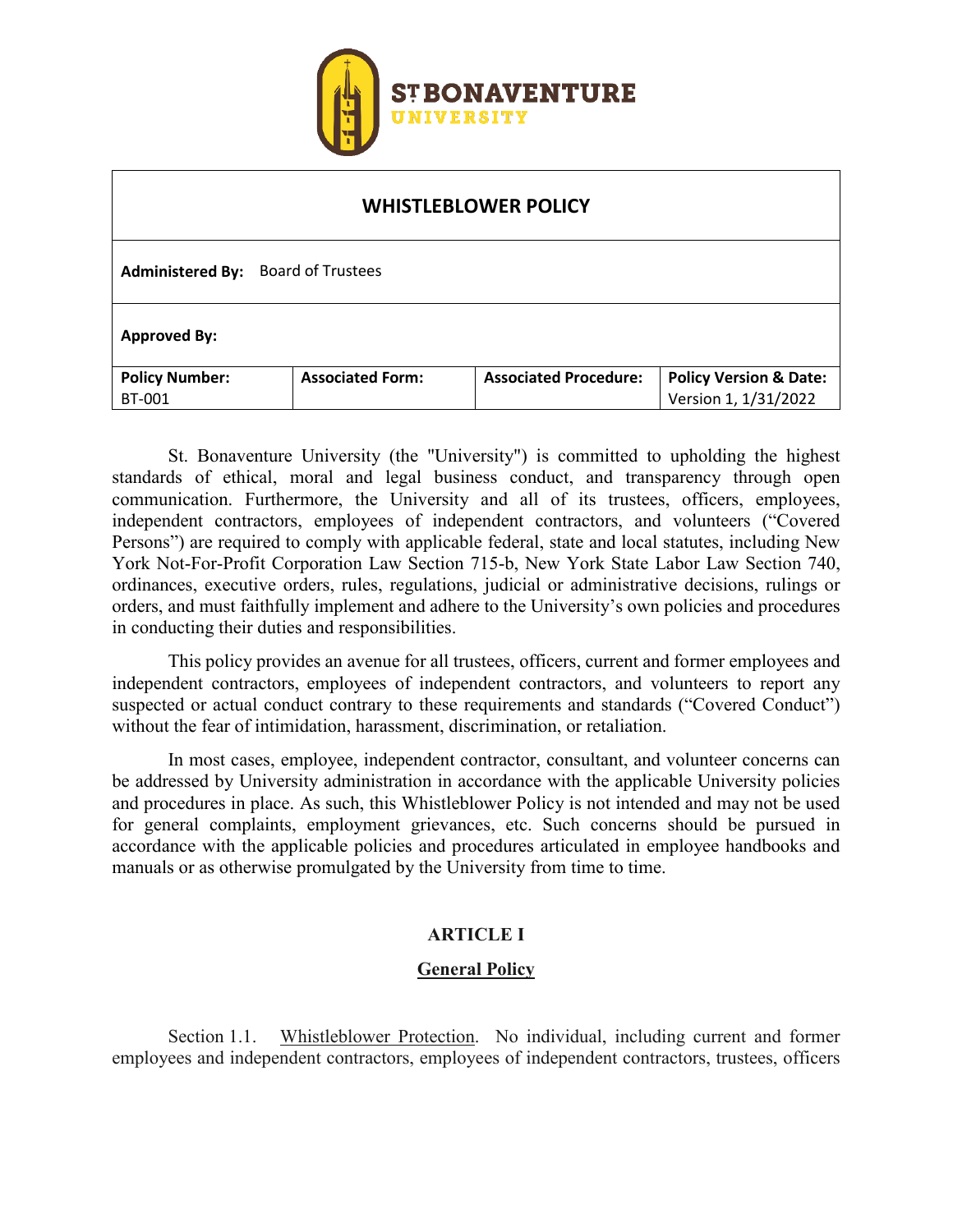and volunteers, shall suffer intimidation, harassment, discrimination, retaliation, $<sup>1</sup>$  $<sup>1</sup>$  $<sup>1</sup>$  or adverse</sup> employment consequences for making a good-faith or reasonable report of Covered Conduct (whether pursuant to this policy or otherwise in a manner which is protected under Section 740 of the New York State Labor Law) or for their participation in any internal or governmental investigation of a report of Covered Conduct. Retaliation against any person on one or both of these bases is a violation of this policy, and anyone who so retaliates is subject to disciplinary action, up to and including termination of employment.

Section 1.2. Duty to Report. Each Covered Person who has engaged in, or who reasonably suspects any other Covered Person of engaging in Covered Conduct has an obligation to report such activity in accordance with the procedures set forth in Article III as soon as possible.

Section 1.3. Distribution of Policy. This policy shall be posted on the University's website and/or at the University's offices in a conspicuous location accessible to trustees, officers, key persons, employees and volunteers. Notification regarding the rights provided under Section 740 of the New York State Labor Law (effective January 26, 2022), which is annexed hereto as **Appendix "A"** ("Labor Law §740"), shall be included with such posting, and shall also be posted conspicuously in easily accessible and well-lighted places customarily frequented by employees and applicants for employment at the University. In the event Section 740 of the New York State Labor Law is amended, supplemented, or replaced at any time or from time to time, this policy shall automatically be deemed amended to refer to such amendments, supplements, or replacements without any need for an amendment to this policy, and such amendments, supplements, or replacements shall be annexed hereto as **Appendix "A"** in place of the statutory provisions which are so amended, supplemented, or replaced.

Section 1.4. Discipline for Retaliatory Conduct. Retaliation should be reported immediately to the Compliance Officer. Depending on the nature and seriousness of the offense, the University will impose appropriate discipline against any Covered Person found to have engaged in any form of retaliatory conduct against an individual reporting actual or suspected Covered Conduct in accordance with this policy, up to and including dismissal or termination. Volunteers that engage in any such conduct will not be permitted to volunteer in University activities.

Section 1.5 Good Faith Reporting. Any individual who files a report concerning actual or suspected Covered Conduct must do so in good faith and have reasonable grounds for believing the information in the report indicates a violation under this policy. The University will impose appropriate discipline against any Covered Person found to have knowingly made a report/complaint in bad faith, up to and including dismissal or termination. This includes, but is not limited to, giving false information. Volunteers that engage in any such conduct will not be permitted to volunteer in University activities.

<span id="page-1-0"></span><sup>1</sup> New York law includes among prohibited retaliatory actions the following, without limitation: (i) adverse employment actions or threats to take such adverse employment actions against an employee in the terms of conditions of employment including but not limited to discharge, suspension, or demotion; (ii) actions or threats to take such actions that would adversely impact a former employee's current or future employment; or (iii) threatening to contact or contacting United States immigration authorities or otherwise reporting or threatening to report an employee's suspected citizenship or immigration status or the suspected citizenship or immigration status of an employee's family or household member, as defined in subdivision two of section four hundred fifty-nine-a of the social services law, to a federal, state, or local agency.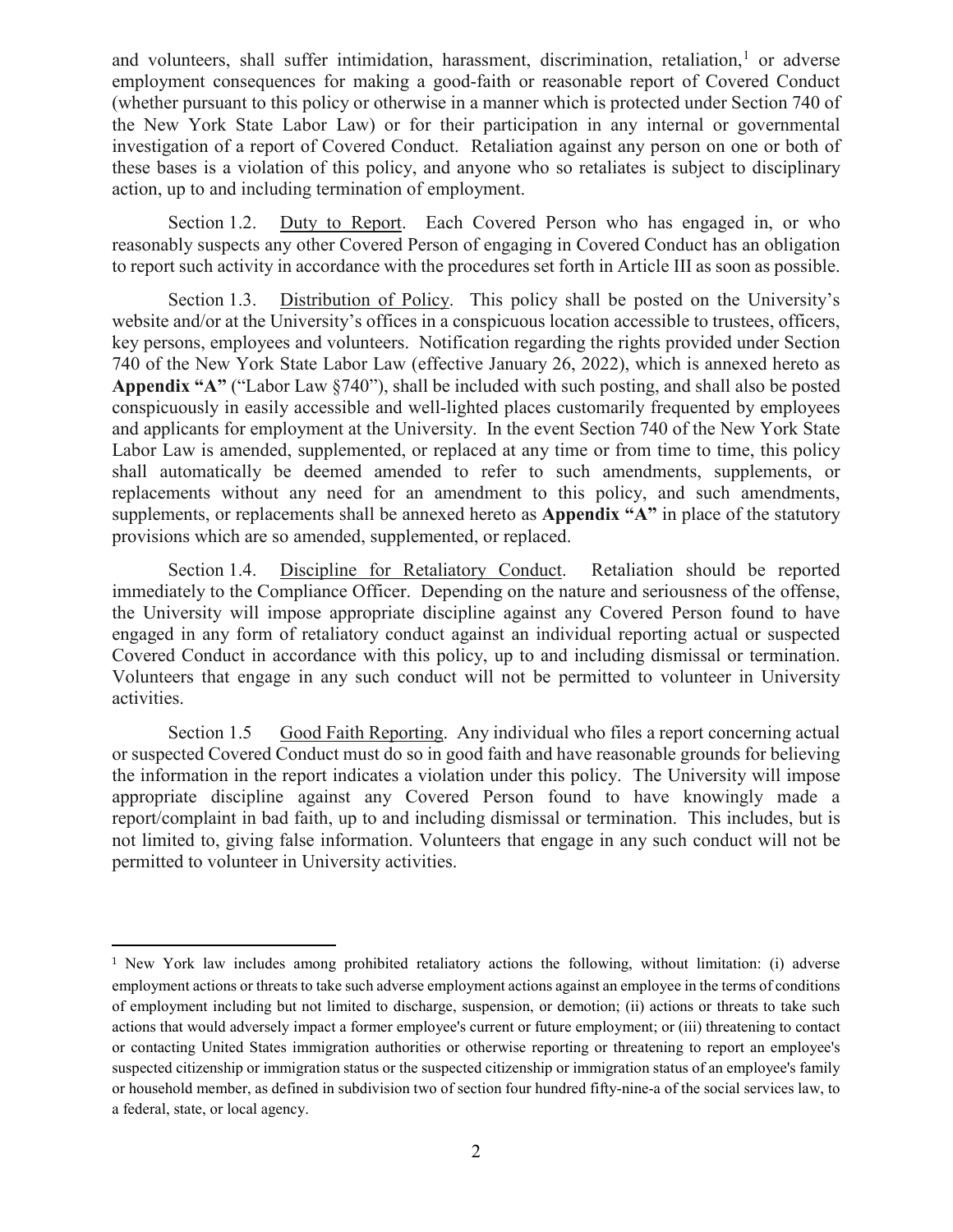### **ARTICLE II**

#### **Oversight**

Section 2.1. Oversight. The Board of Directors' Audit and Compliance Committee shall serve as the "Compliance Committee" to oversee the adoption of, implementation of, and compliance with this policy in accordance with the procedures contained herein. If at any time such Audit and Compliance Committee shall not exist, then the Board shall either assign this oversight responsibility to another Committee of the Board or to the Board itself, provided that no trustee who is an employee of the University may deliberate or vote on matters relating to the administration of this Whistleblower Policy. Unless otherwise indicated, any reference in this policy to the "Audit and Compliance Committee" shall be interpreted as a reference to such other Committee or the Board, as the case may be.

Section 2.2. Compliance Officer. The Compliance Officer shall be the Chair of the Audit and Compliance Committee. If at any time no such Audit and Compliance Committee shall exist, then the Compliance Officer shall be the Chair of the alternative Committee of the Board to which this oversight responsibility is assigned, or to the Chair of the Board if such oversight responsibility is assumed by the Board. Should the Compliance Officer be the subject of the report, then the Audit and Compliance Committee shall appoint another member thereof to perform the Compliance Officer's role regarding the allegations. The Compliance Officer shall be responsible for administering this policy and reporting to the Audit and Compliance Committee. The Compliance Officer shall report to the Board at least annually on compliance activity.

Section 2.3. University Employees Excluded from Oversight. Trustees who are employees of the University may not participate in any Compliance Committee or Board deliberations or voting relating to the administration of this Whistleblower Policy.

### **ARTICLE III**

### **Reporting Procedures**

Section 3.1. Reporting Violations or Suspected Violations.

A. Manner of Reporting. A report of actual or suspected Covered Conduct shall, except as otherwise provided in Labor Law §740, be reported using one of the following methods, as applicable:

i. By speaking or writing to the University's Chief Human Resources Officer.

ii. By speaking or writing to any of the University's Senior Executive Management Team..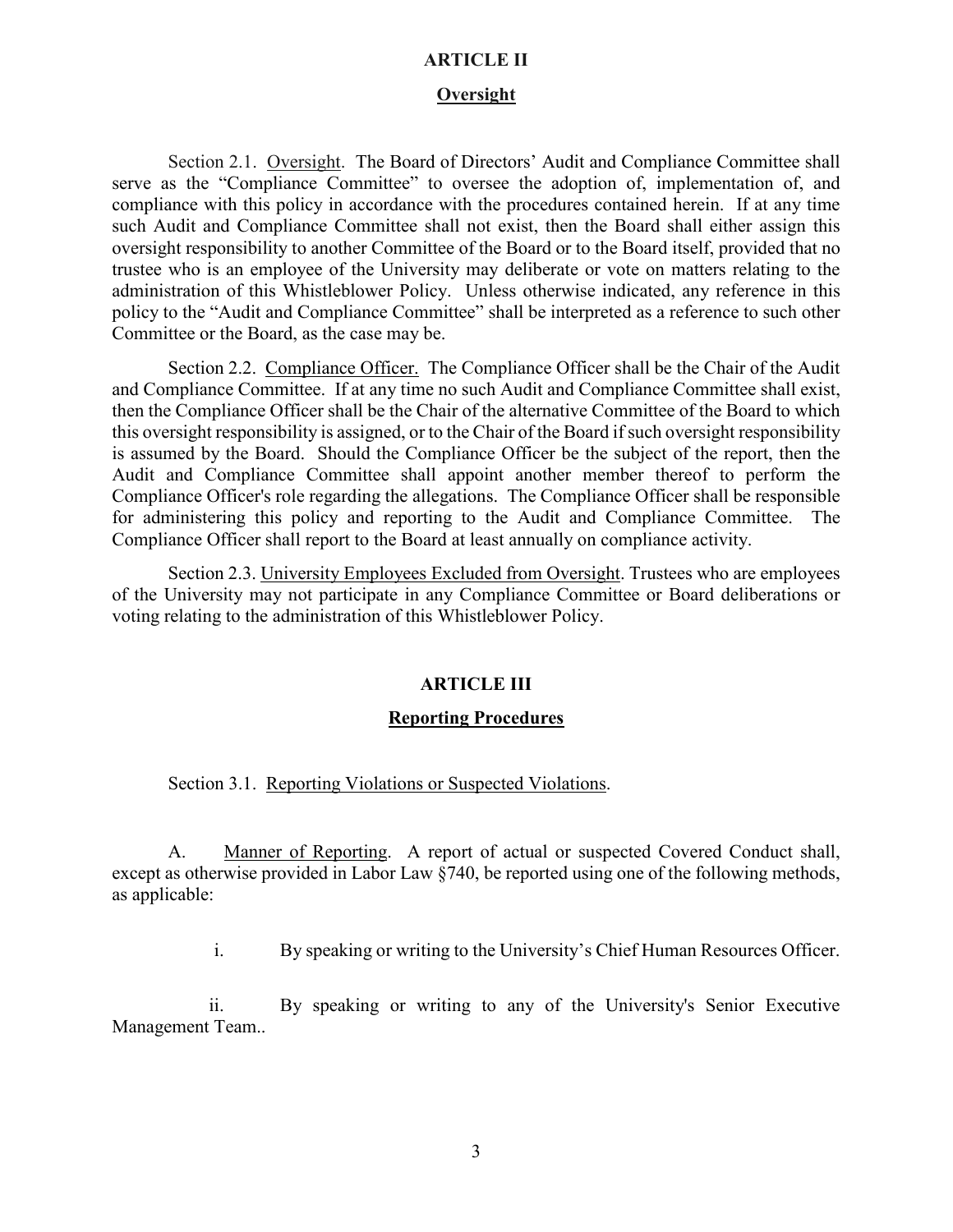iii. Any report related to conduct of the University's Chief Human Resources Officer, or which might for any other reason not appropriately be made to the Chief Human Resources Officer, should be directed to the President of the University.

iv. Any report related to conduct of the President should be directed to the Compliance Officer.

The person receiving a report under this Policy shall be referred to as the "Recipient."

B. Form of Report. A report may be provided in person, in writing, or by electronic mail. Written reports by mail or electronic mail shall be made on the *Whistleblower Disclosure Statement* attached as **Appendix "B"**. For reports made in person, the Recipient shall record the information reported on a Whistleblower Disclosure Statement. With the exception of a person's report of his or her own violation, the reporter shall not be required to provide his or her name on said form. However, anonymous reports must include sufficient information, including but not limited to, the name of the person against whom the report is being made, the date of the incident, the names of any potential witnesses, and a description of the incident, in order that an investigation can be conducted, or other appropriate action can be taken.

Section 3.2. Handling Reports. The Recipient shall provide the reporter timely acknowledgement of receipt of the report, whether submitted in person, electronically, or otherwise. The report shall be reviewed by the Recipient with appropriate members of the University's administration, the Compliance Officer, and/or the Audit and Compliance Committee (the "Reviewing Authorities") and legal counsel, as appropriate. Generally, the composition of the Reviewing Authorities shall be determined in light of the nature of the reported Covered Conduct and the individuals involved. The Reviewing Authorities shall undertake or cause to be undertaken such investigation as they deem appropriate, taking into consideration all relevant facts and circumstances.

The subject(s) of the report may be notified of the investigation, if the Reviewing Authorities deem it appropriate, unless prohibited by law.

The University expects full cooperation by all individuals in the investigation of a report. An employee's failure to participate or otherwise cooperate in an investigation may result in disciplinary action, up to and including termination of employment.

Section 3.3. Results of Investigation. When the investigation is concluded, the Reviewing Authorities will determine if any disciplinary actions, up to and including termination of employment, and/or other corrective measures are required or otherwise warranted, which may include reporting the findings of the investigation to appropriate law enforcement or governmental authorities. Any person who is the subject of a report under this Policy shall not be present at or participate in any deliberation, voting or other decision-making on any matter relating to such report, provided that nothing shall prohibit the Reviewing Authorities from requesting that the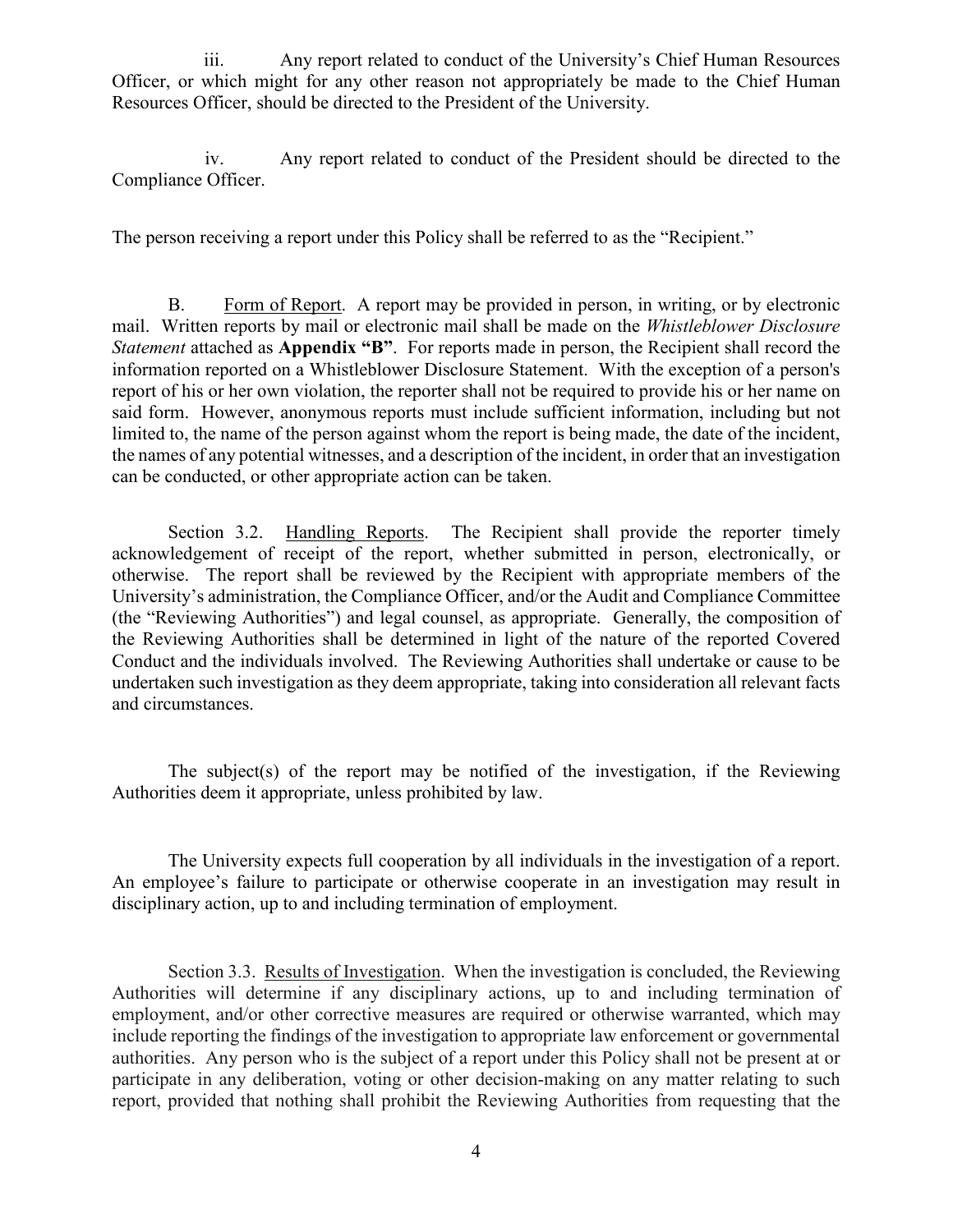person who is the subject of the report present information as background or answer questions prior to such decision-making.

If, when the investigation is concluded, it is not established that Covered Conduct has occurred, the investigation will be closed. Any reports of Covered Conduct that are made in bad faith may result in disciplinary action, up to and including termination of employment and/or other appropriate corrective measures.

If the identity of the person making the report is known, the Reviewing Authorities may inform him or her of the resolution, if the Reviewing Authorities determine that it is appropriate. If the Reviewing Authorities deem it appropriate and/or the circumstances so require, the subject(s) of the report may be notified of the resolution.

Section 3.4. Documentation. The Reviewing Authorities shall document any investigation or other action carried out under this policy, including the rationale for any recommended resolution and/or corrective action. All documentation relating to the investigation, including the *Whistleblower Disclosure Statement*, and the resolution and/or corrective action taken shall be kept in the University's records in the Human Resources Department and/or Audit and Compliance Committee records for at least five years.

Section 3.5. Confidentiality. All violations or suspected violations may be submitted on a confidential or anonymous basis. Reports will be kept confidential to the extent possible, consistent with applicable laws and the need to conduct an adequate investigation and prevent or correct actual or suspected Covered Conduct. Information relating to a report shall be provided only to those with a need to know so that effective investigation or other action can be taken. In appropriate cases, and without limitation, the investigation documents will be shared with law enforcement personnel. Disclosure of reports to individuals not involved in the investigation shall be viewed as a serious disciplinary offense and may result in discipline, up to and including dismissal, termination or civil lawsuits.

Approved by:

Joseph Zimmer, PhD, Acting President Date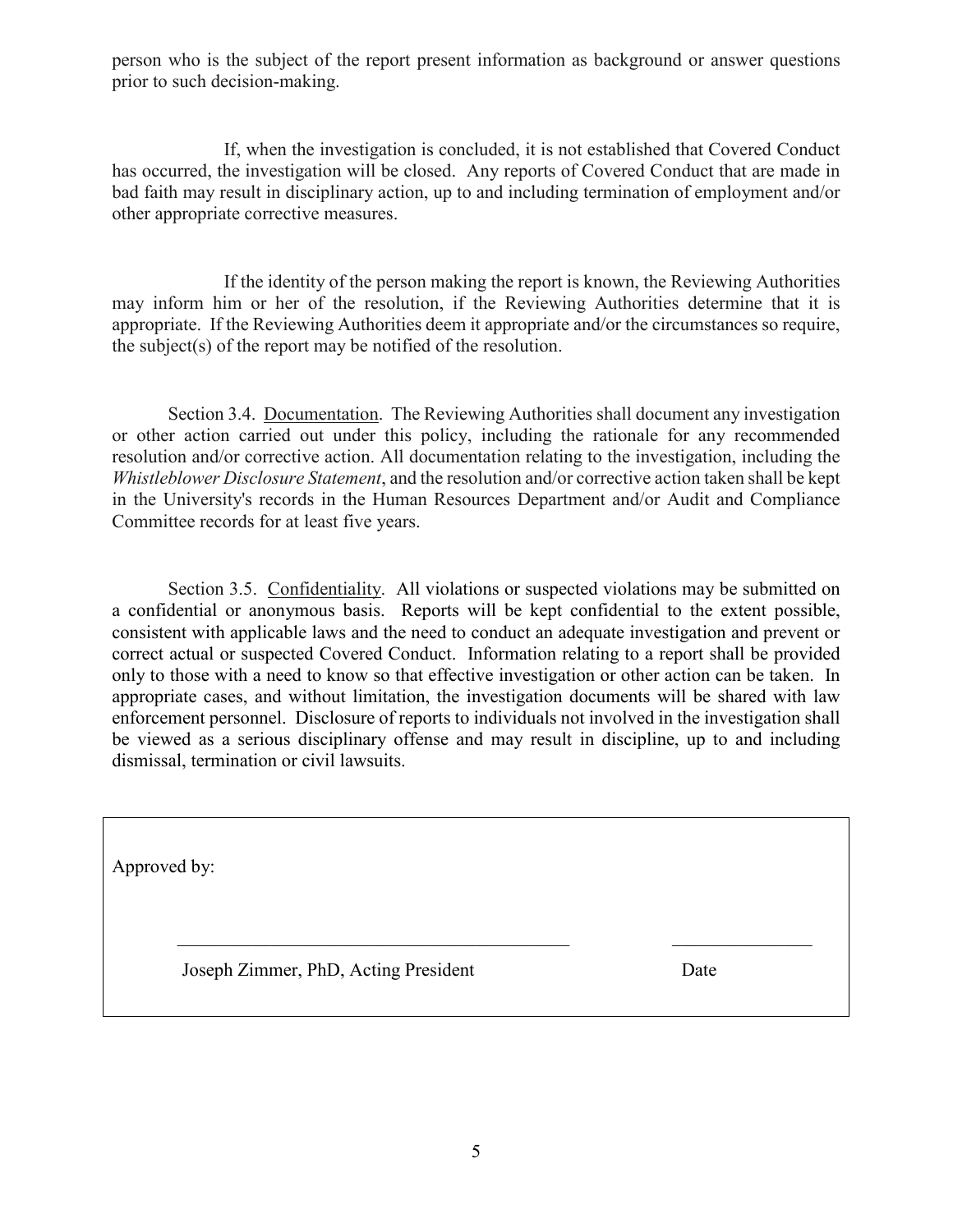### **Appendix A**

**(Effective: January 26, 2022)**

# **New York State Labor Law**

# **§ 740. Retaliatory action by employers; prohibition**

- 1. Definitions. For purposes of this section, unless the context specifically indicates otherwise:
	- (a) "Employee" means an individual who performs services for and under the control and direction of an employer for wages or other remuneration, including former employees, or natural persons employed as independent contractors to carry out work in furtherance of an employer's business enterprise who are not themselves employers.
	- (b) "Employer" means any person, firm, partnership, institution, corporation, or association that employs one or more employees.
	- (c) "Law, rule or regulation" includes: (i) any duly enacted federal, state or local statute or ordinance or executive order; (ii) any rule or regulation promulgated pursuant to such statute or ordinance or executive order; or (iii) any judicial or administrative decision, ruling or order.
	- (d) "Public body" includes the following:

(i) the United States Congress, any state legislature, or any elected local governmental body, or any member or employee thereof;

(ii) any federal, state, or local court, or any member or employee thereof, or any grand or petit jury;

(iii) any federal, state, or local regulatory, administrative, or public agency or authority, or instrumentality thereof;

(iv) any federal, state, or local law enforcement agency, prosecutorial office, or police or peace officer;

(v) any federal, state or local department of an executive branch of government; or

(vi) any division, board, bureau, office, committee, or commission of any of the public bodies described in subparagraphs (i) through (v) of this paragraph.

(e) "Retaliatory action" means an adverse action taken by an employer or his or her agent to discharge, threaten, penalize, or in any other manner discriminate against any employee or former employee exercising his or her rights under this section, including (i) adverse employment actions or threats to take such adverse employment actions against an employee in the terms of conditions of employment including but not limited to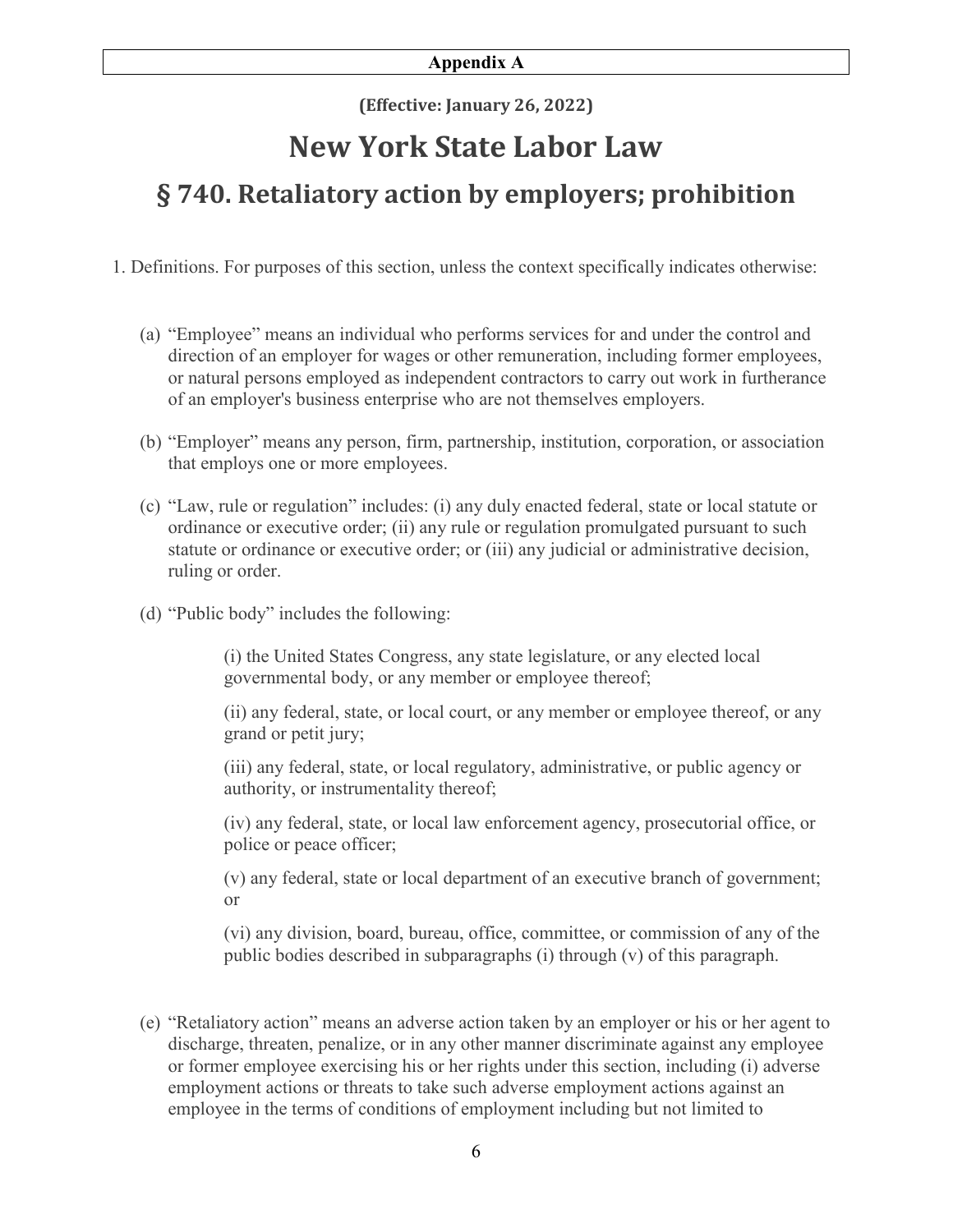discharge, suspension, or demotion; (ii) actions or threats to take such actions that would adversely impact a former employee's current or future employment; or (iii) threatening to contact or contacting United States immigration authorities or otherwise reporting or threatening to report an employee's suspected citizenship or immigration status or the suspected citizenship or immigration status of an employee's family or household member, as defined in [subdivision two of section four hundred fifty-nine-a of the social](https://1.next.westlaw.com/Link/Document/FullText?findType=L&pubNum=1000136&cite=NYSVS459-A&originatingDoc=N705DF8603B2811EC81ED9C2786577532&refType=SP&originationContext=document&transitionType=DocumentItem&ppcid=2b95035a16d74b45bc6383717e78d1b5&contextData=(sc.RelatedInfo)#co_pp_57e60000f6d46) [services](https://1.next.westlaw.com/Link/Document/FullText?findType=L&pubNum=1000136&cite=NYSVS459-A&originatingDoc=N705DF8603B2811EC81ED9C2786577532&refType=SP&originationContext=document&transitionType=DocumentItem&ppcid=2b95035a16d74b45bc6383717e78d1b5&contextData=(sc.RelatedInfo)#co_pp_57e60000f6d46) law, to a federal, state, or local agency.

(f) "Supervisor" means any individual within an employer's organization who has the authority to direct and control the work performance of the affected employee; or who has managerial authority to take corrective action regarding the violation of the law, rule or regulation of which the employee complains.

2. Prohibitions. An employer shall not take any retaliatory action against an employee, whether or not within the scope of the employee's job duties, because such employee does any of the following:

- (a) discloses, or threatens to disclose to a supervisor or to a public body an activity, policy or practice of the employer that the employee reasonably believes is in violation of law, rule or regulation or that the employee reasonably believes poses a substantial and specific danger to the public health or safety;
- (b) provides information to, or testifies before, any public body conducting an investigation, hearing or inquiry into any such activity, policy or practice by such employer; or
- (c) objects to, or refuses to participate in any such activity, policy or practice.

3. Application. The protection against retaliatory action provided by paragraph (a) of subdivision two of this section pertaining to disclosure to a public body shall not apply to an employee who makes such disclosure to a public body unless the employee has made a good faith effort to notify his or her employer by bringing the activity, policy or practice to the attention of a supervisor of the employer and has afforded such employer a reasonable opportunity to correct such activity, policy or practice. Such employer notification shall not be required where: (a) there is an imminent and serious danger to the public health or safety; (b) the employee reasonably believes that reporting to the supervisor would result in a destruction of evidence or other concealment of the activity, policy or practice; (c) such activity, policy or practice could reasonably be expected to lead to endangering the welfare of a minor; (d) the employee reasonably believes that reporting to the supervisor would result in physical harm to the employee or any other person; or (e) the employee reasonably believes that the supervisor is already aware of the activity, policy or practice and will not correct such activity, policy or practice.

- 4. Violation; remedy.
	- (a) An employee who has been the subject of a retaliatory action in violation of this section may institute a civil action in a court of competent jurisdiction for relief as set forth in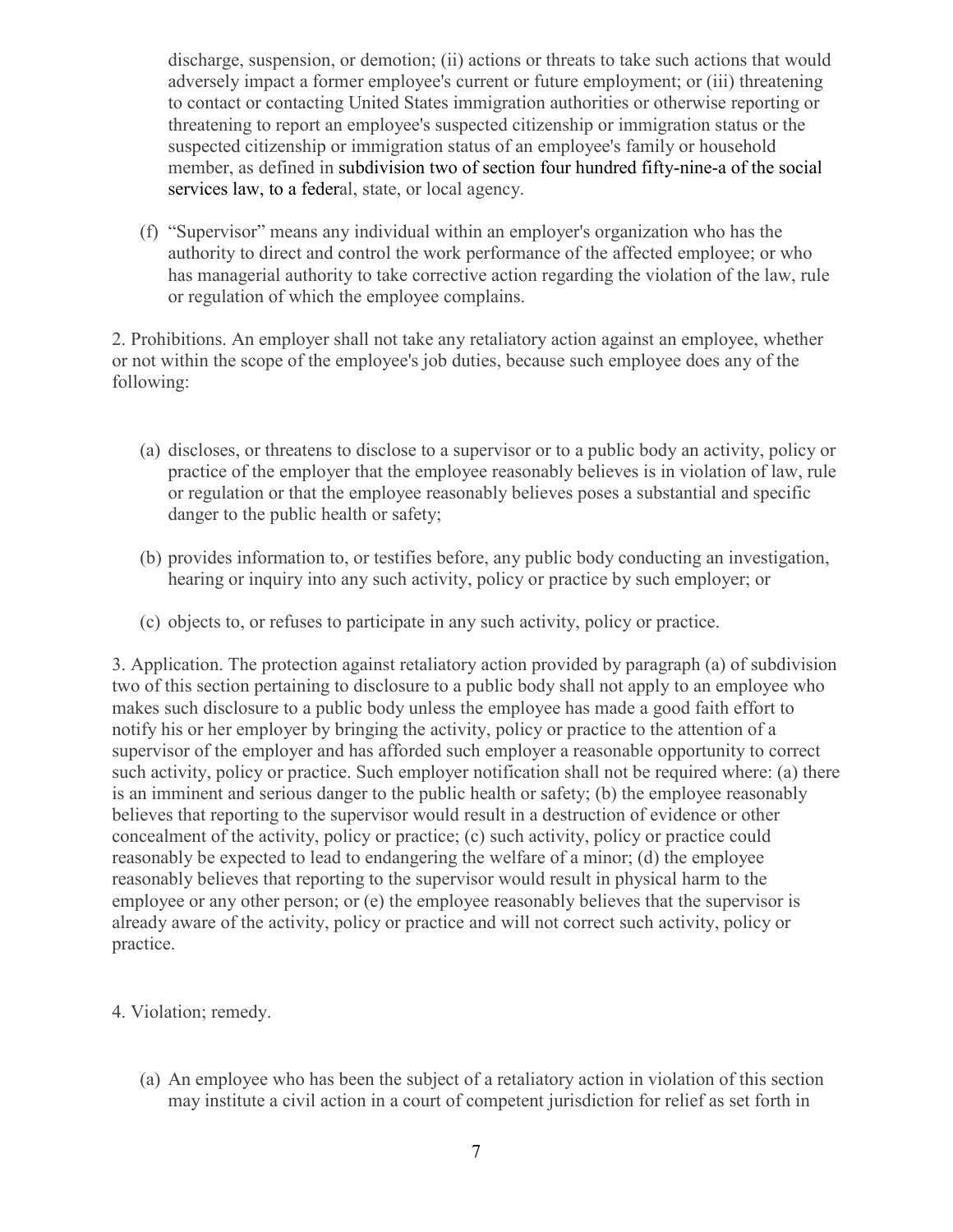subdivision five of this section within two years after the alleged retaliatory action was taken.

- (b) Any action authorized by this section may be brought in the county in which the alleged retaliatory action occurred, in the county in which the complainant resides, or in the county in which the employer has its principal place of business. In any such action, the parties shall be entitled to a jury trial.
- (c) (c) It shall be a defense to any action brought pursuant to this section that the retaliatory action was predicated upon grounds other than the employee's exercise of any rights protected by this section.

5. Relief. In any action brought pursuant to subdivision four of this section, the court may order relief as follows:

- (a) an injunction to restrain continued violation of this section;
- (b) the reinstatement of the employee to the same position held before the retaliatory action, or to an equivalent position, or front pay in lieu thereof;
- (c) the reinstatement of full fringe benefits and seniority rights;
- (d) the compensation for lost wages, benefits and other remuneration;
- (e) the payment by the employer of reasonable costs, disbursements, and attorney's fees;
- (f) a civil penalty of an amount not to exceed ten thousand dollars; and/or
- (g) the payment by the employer of punitive damages, if the violation was willful, malicious or wanton.

6. Employer relief. A court, in its discretion, may also order that reasonable attorneys' fees and court costs and disbursements be awarded to an employer if the court determines that an action brought by an employee under this section was without basis in law or in fact.

7. Existing rights. Nothing in this section shall be deemed to diminish the rights, privileges, or remedies of any employee under any other law or regulation or under any collective bargaining agreement or employment contract.

8. Publication. Every employer shall inform employees of their protections, rights and obligations under this section, by posting a notice thereof. Such notices shall be posted conspicuously in easily accessible and well-lighted places customarily frequented by employees and applicants for employment.

## **Credits**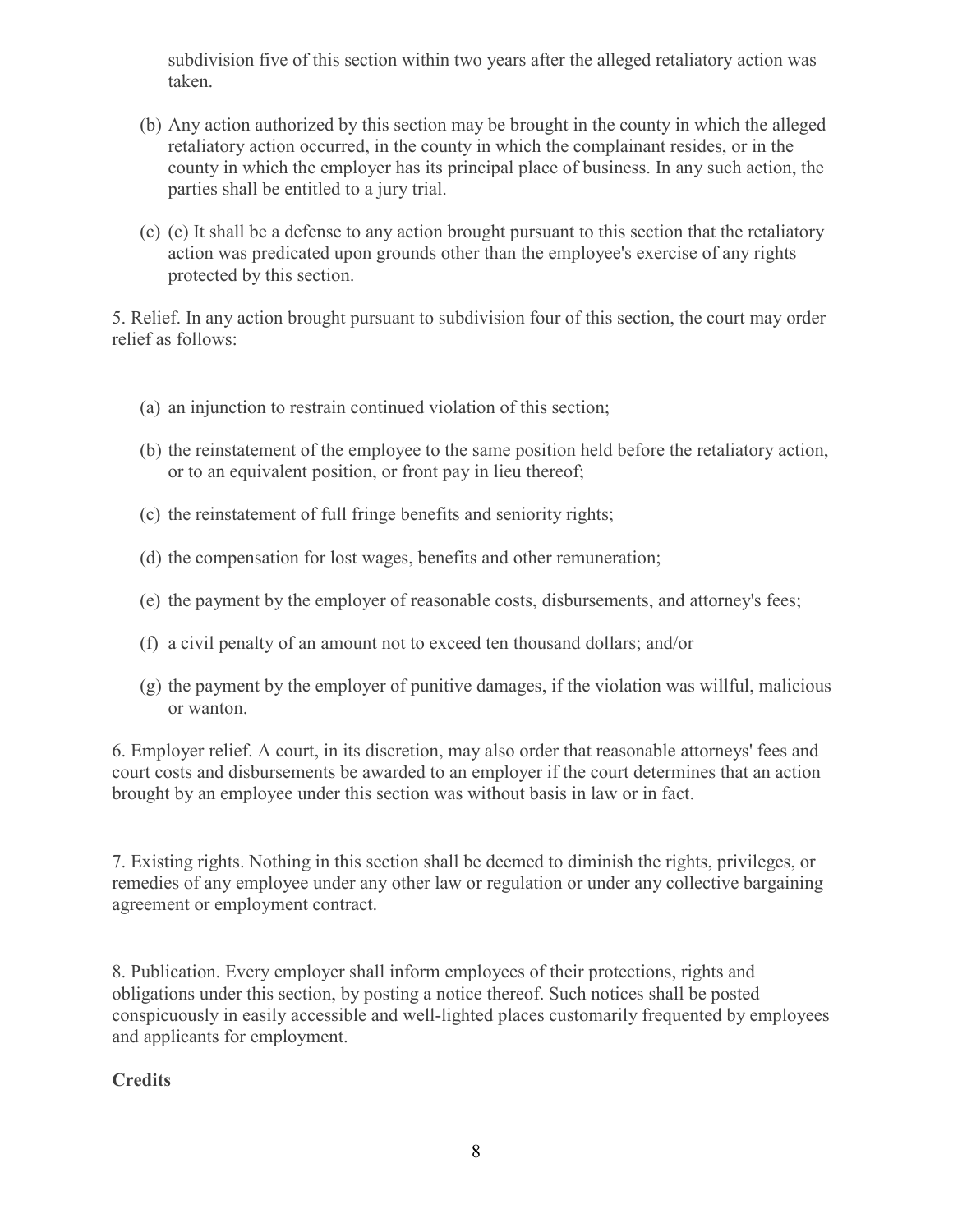(Added L.1984, c. 660, § 2. Amended [L.2002, c. 24, § 2, eff.](https://1.next.westlaw.com/Link/Document/FullText?findType=l&pubNum=1077005&cite=UUID(I44F1C18517-7B419AAF1B3-C1B4F8F4AF0)&originatingDoc=N705DF8603B2811EC81ED9C2786577532&refType=SL&originationContext=document&transitionType=DocumentItem&ppcid=2b95035a16d74b45bc6383717e78d1b5&contextData=(sc.RelatedInfo)) April 2, 2002; [L.2006, c. 442, §§](https://1.next.westlaw.com/Link/Document/FullText?findType=l&pubNum=1077005&cite=UUID(I465BBC8036-D611DB9A168-1E74C394751)&originatingDoc=N705DF8603B2811EC81ED9C2786577532&refType=SL&originationContext=document&transitionType=DocumentItem&ppcid=2b95035a16d74b45bc6383717e78d1b5&contextData=(sc.RelatedInfo))  [12, 13, eff. Nov. 1, 2006;](https://1.next.westlaw.com/Link/Document/FullText?findType=l&pubNum=1077005&cite=UUID(I465BBC8036-D611DB9A168-1E74C394751)&originatingDoc=N705DF8603B2811EC81ED9C2786577532&refType=SL&originationContext=document&transitionType=DocumentItem&ppcid=2b95035a16d74b45bc6383717e78d1b5&contextData=(sc.RelatedInfo)) [L.2019, c. 684, § 1, eff.](https://1.next.westlaw.com/Link/Document/FullText?findType=l&pubNum=1077005&cite=UUID(I5D698DE025-D211EAB937E-904EFB88762)&originatingDoc=N705DF8603B2811EC81ED9C2786577532&refType=SL&originationContext=document&transitionType=DocumentItem&ppcid=2b95035a16d74b45bc6383717e78d1b5&contextData=(sc.RelatedInfo)) Dec. 20, 2019; [L.2021, c. 522, § 1, eff.](https://1.next.westlaw.com/Link/Document/FullText?findType=l&pubNum=1077005&cite=UUID(I63DF5BB038-F811ECB5A9D-7DFCF3C1510)&originatingDoc=N705DF8603B2811EC81ED9C2786577532&refType=SL&originationContext=document&transitionType=DocumentItem&ppcid=2b95035a16d74b45bc6383717e78d1b5&contextData=(sc.RelatedInfo)) Jan. 26, [2022.](https://1.next.westlaw.com/Link/Document/FullText?findType=l&pubNum=1077005&cite=UUID(I63DF5BB038-F811ECB5A9D-7DFCF3C1510)&originatingDoc=N705DF8603B2811EC81ED9C2786577532&refType=SL&originationContext=document&transitionType=DocumentItem&ppcid=2b95035a16d74b45bc6383717e78d1b5&contextData=(sc.RelatedInfo)))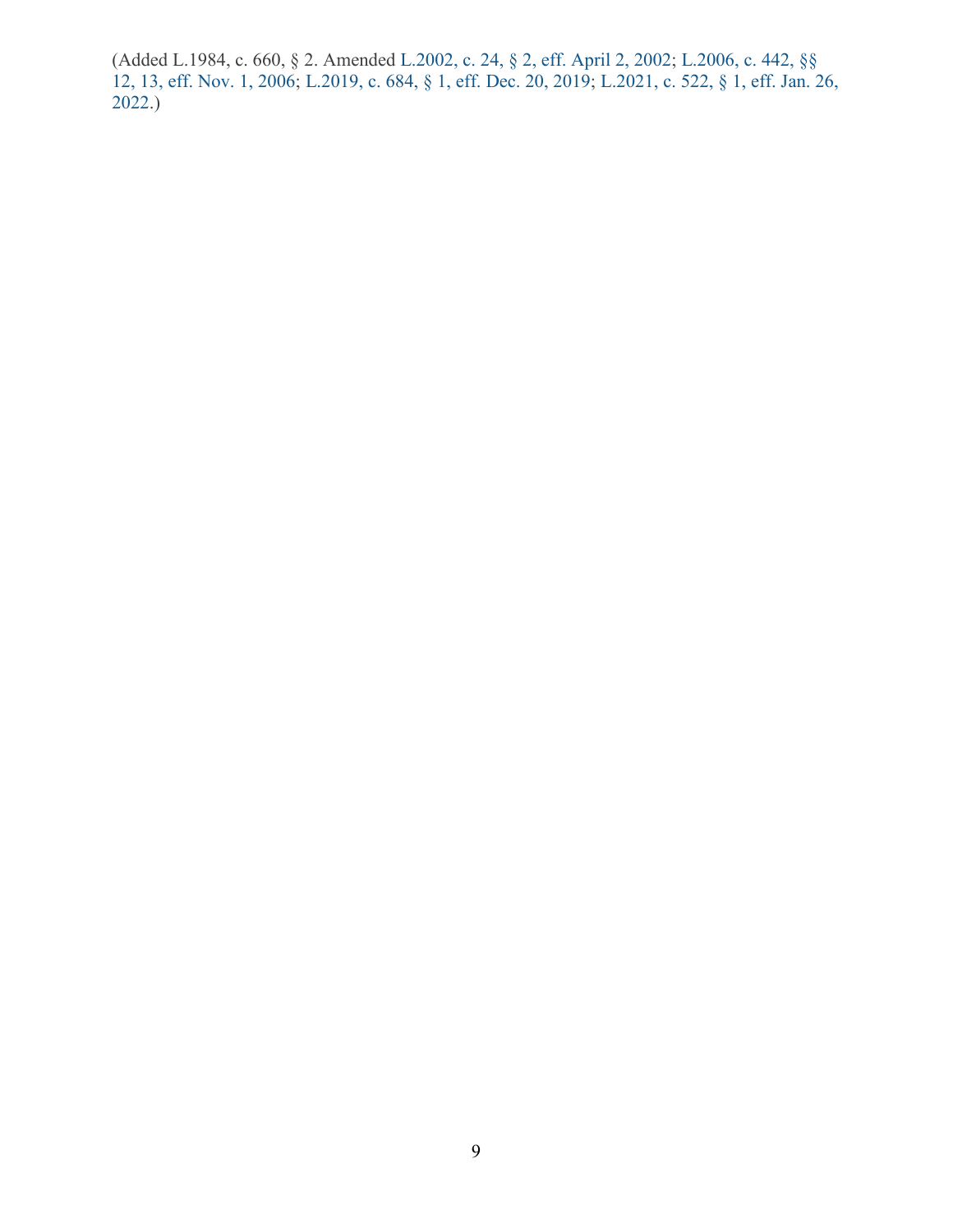# **ST. BONAVENTURE UNIVERSITY WHISTLEBLOWER DISCLOSURE STATEMENT**

Date of Report:

| REPORTER'S CONTACT INFORMATION: Not required if being submitted anonymously |                |  |
|-----------------------------------------------------------------------------|----------------|--|
| Name                                                                        | Position/Title |  |
|                                                                             |                |  |
| Dept/Location                                                               | Work #         |  |
|                                                                             |                |  |
| Home Address                                                                | Home/cell $#$  |  |
|                                                                             |                |  |
|                                                                             |                |  |
| Best time to reach you                                                      | Email          |  |
|                                                                             |                |  |
| Preferable method of communication:                                         |                |  |
|                                                                             |                |  |

## PERSON AGAINST WHOM THE REPORT OF ACTUAL OR SUSPECTED COVERED CONDUCT IS BEING MADE: *If more than one, please complete additional form(s).*

| Name                          | Position/Title     |
|-------------------------------|--------------------|
| Dept/Location (if applicable) | Phone # (if known) |

| sheets if necessary. | WITNESS(ES) TO ACTUAL OR SUSPECTED COVERED CONDUCT: Attach additional |
|----------------------|-----------------------------------------------------------------------|
| Name                 | Position/Title                                                        |